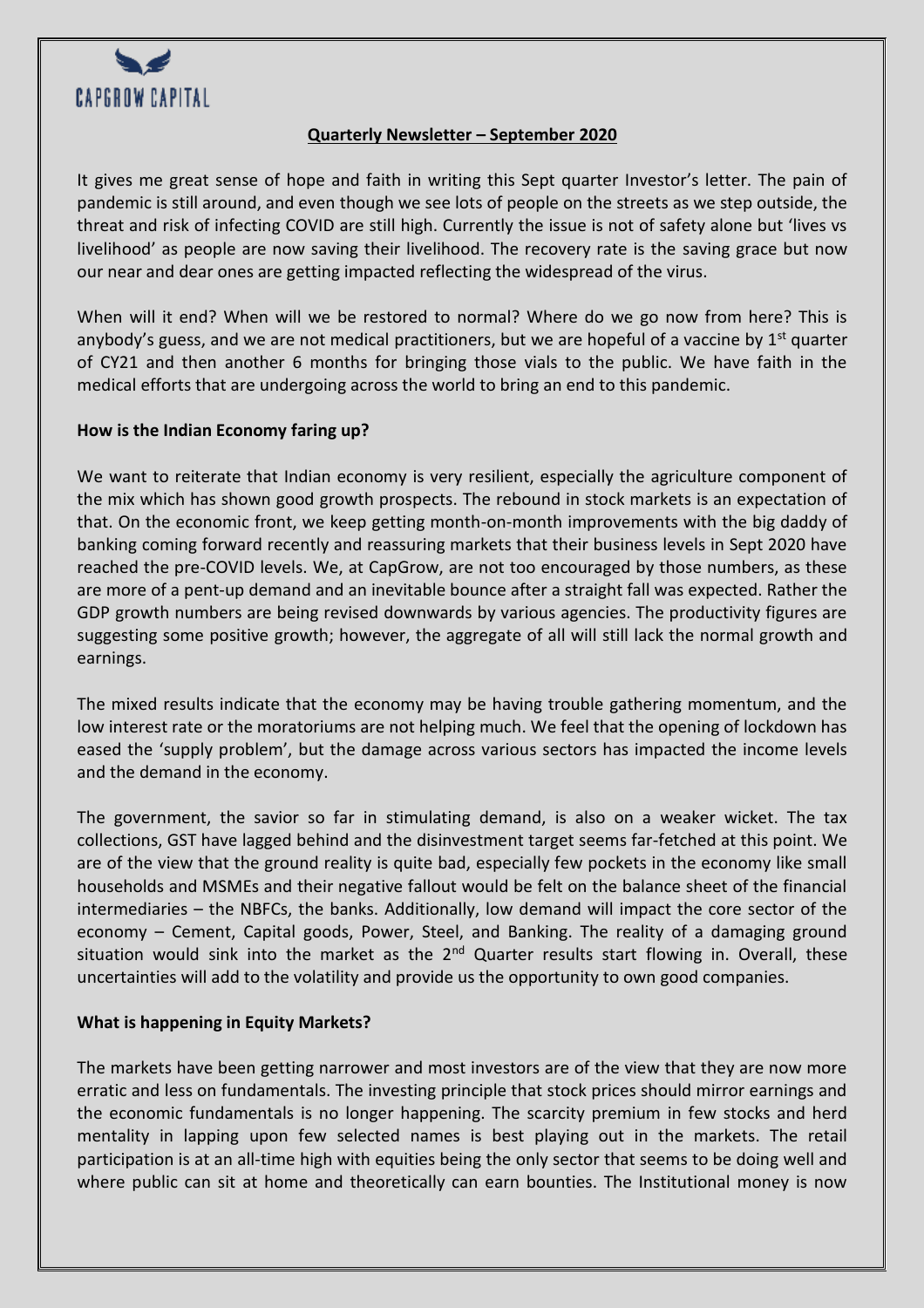more and more routed through the ETFs that lead to further narrowing the breadth of the market. Another theme which we see across sectors playing out is- "big is getting bigger" and we have seen enough of this evidence in banking, telecom, Infra, Cement, Auto etc. On top of this is the increase in buybacks and delisting that have happened when the stock valuations were lower due to the pandemic crash. The cash rich companies are doing buy backs and delisting that provides support to the stock prices. The big divergence between "Performers and Non-Performers" is wide and even stocks like HDFC, HDFC Bank, Kotak Bank, L&T, Cummins, are down 15-25% from pre-COVID levels. Pharma, Chemicals and IT have led the market rally aided by the super daddy Reliance. Investors are generally greatly influenced by recent happenings and hence the impetus and higher valuations for the pharma sector as the perception of higher usage of pharma ingredients and less aggressive USFDA may help companies to post earnings growth. We feel the sector was due for a rebound after four years of downfall and this is a typical case where the analysts may be right for the wrong reasons.

Overall, we are positive on financial names, especially where the fund raising have happened and the balance sheets have become stronger. There is no doubt that NPAs will rise, but higher capital availability will ensure adequate provisioning and availability of capital for growth once the market normalizes. The markets will get excited with any development on the vaccines front while the earnings will take some time to recover.

### **CapGrow Portfolio Performance:**

|                                   | 1 Month | 3 Months | YTD (FY) | 1 Year  |
|-----------------------------------|---------|----------|----------|---------|
| <b>CapGrow- Growth Strategy</b>   | $-4.1%$ | 6.7%     | 29.0%    | $-8.5%$ |
| <b>NIFTY 500</b>                  | $-0.3%$ | 10.2%    | 33.5%    | 0.0%    |
| <b>CapGrow-Special Situations</b> | 3.1%    | 20.0%    | 47.3%    | 17.7%   |

The performance of both of our portfolios is provided below:

All figures are latest as on 30<sup>th</sup> September 2020

# *CapGrow Growth Strategy:*

Over the quarter, our Growth strategy portfolio was up 6.7% QoQ v/s the Nifty 500 up 10.2%. This underperformance is attributable to having a large weightage in telecom name Bharti Telecom (~7% v/s 1.5% in the index) and being overweight on the BFSI space (36% in our portfolio v/s 29% in the Index). Over the quarter, the strategy was able to book handsome gains in some of the tactical opportunities. The portfolio made a whopping 30-35% return in  $\sim$ 4 months in one of the delisting play in the IT space. Also, we were able to book good profits (30% returns in less than one month) in one of the prominent disinvestment name. The strategy also benefited from having a meaningful exposure to the leading IT companies. We understand that the fund overweight on financials is hurting performance in the short term, however these are challenging times and we are very confident of the quality of names we hold in our portfolio. The Infra names (both L&T and Kalpataru) have underperformed in the past six months even though they are quality names to own in that space. The recent release (post 30th Sep) by HDFC Ltd and HDFC Bank (both are large weight calls for us) about their operational performance and the stock price reaction is a testimony of the good times to come.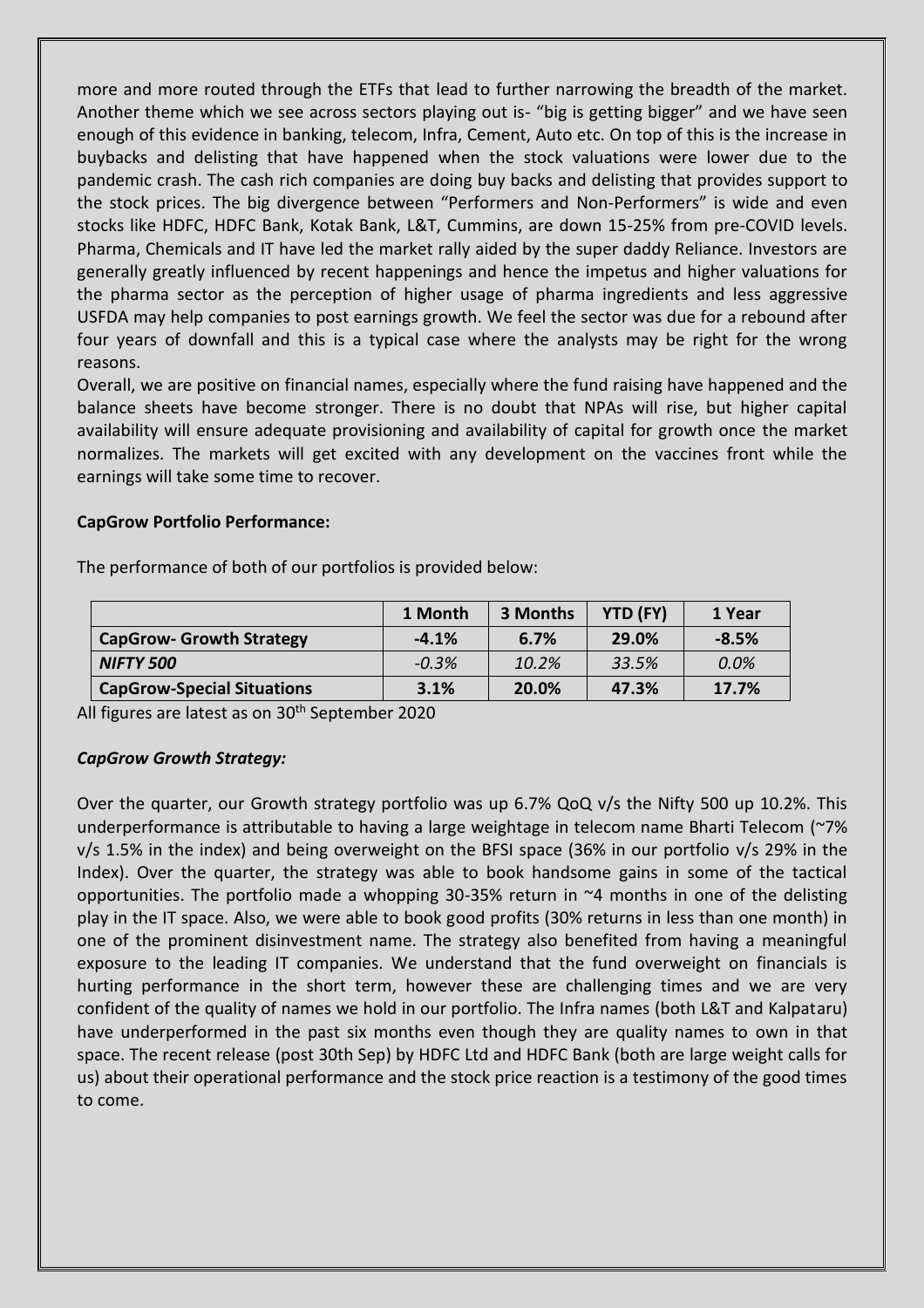### *CapGrow Special Situation Strategy:*

The special situation strategy continues to outperform the benchmark. Our Portfolio was up 20% QoQ v/s the Nifty 500 up 10.2%. We were able to outperform the benchmark substantially by identifying opportunities that had potential of huge gains either by value unlocking or it being available at distressed valuations or an event such as management change. As we always quote, "Management change is the biggest positive event to look at" and the same has been proven by us as our strategy made a 40% return in one of its Snacks Foods Business company. We are sure the same would be seen in the recent pharma diagnostics/clinical chain industry bet we have taken. Also, we were able to generate a good 55% return in one of the financial holding companies by tracing an event which was long due and which was impacting its valuations. Huge value unlocking was seen as a precursor to this event. Going ahead we are sure that strategy will keep outperforming the index, even though the returns may be little lumpy because of the timing of the events that are dependent upon regulatory approvals. Not to mention that we were also mentioned as one of the top performing PMS for this strategy in the month of August 2020, 3<sup>rd</sup> time topping the monthly charts in a span of 24 months. We are here to keep achieving similar milestones going forward.

### **What are the Risks ahead?**

We identify five risks that could come back and haunt the recovery.

- The global scenario is weak, and the US balance sheet reflects an ugly picture compounded by the recent elections in the near term. U.S has spent 13% of its GDP in stimulus as compared to 6.5% of GDP in 2008 GFC.
- The GDP degrowth is worst in history, and the impact on few select sectors will be disastrous. There is no precedent to gauge the impact and the fallout of this on the banking sector is uncertain.
- The Indian government coffers are constrained due to low tax collections and monthly GST figures, while the unemployment is high hurting the demand. India doesn't have the luxury of a reserve currency to print more while the fiscal deficit is already running north of 11%.
- The healthcare infrastructure in India is quite weak in comparison to the population size and the requirements of beds and medicines; physicians arising out of pandemic are falling short by a huge margin. The COVID is spreading to Tier-2 and Tier-3 cities now which were holding up the demand so far. The crisis could deepen further hurting the domestic demand and also divert the government's attention away from Infrastructure spending (savior so far) and education spending. Some of the impacts may be visible only in the medium and long term.
- Narrowness of the market rebound reflects lack of confidence: The recovery in the markets is led by Reliance and tech sector. The core sectors of the economy, the likes of L&T, Capital Goods, Power, Oil and Gas, Airlines, Real Estate still are down 25-30% from the pre COVID levels. Such a huge concentration poses risks to the overall market recovery.

### **Roadmap Ahead**

We do not expect a quick and powerful turnaround in corporate earnings. Instead, opportunities in the current environment will come from:

- Negative sentiment, especially in COVID-affected sectors
- Companies (especially financials) that have raised equity and strengthened their balance sheets. Private banks with higher capital Adequacy ratio along with higher provisioned balance sheets will ensure growth and dominance mitigating the stress arising once the moratoriums are lifted.